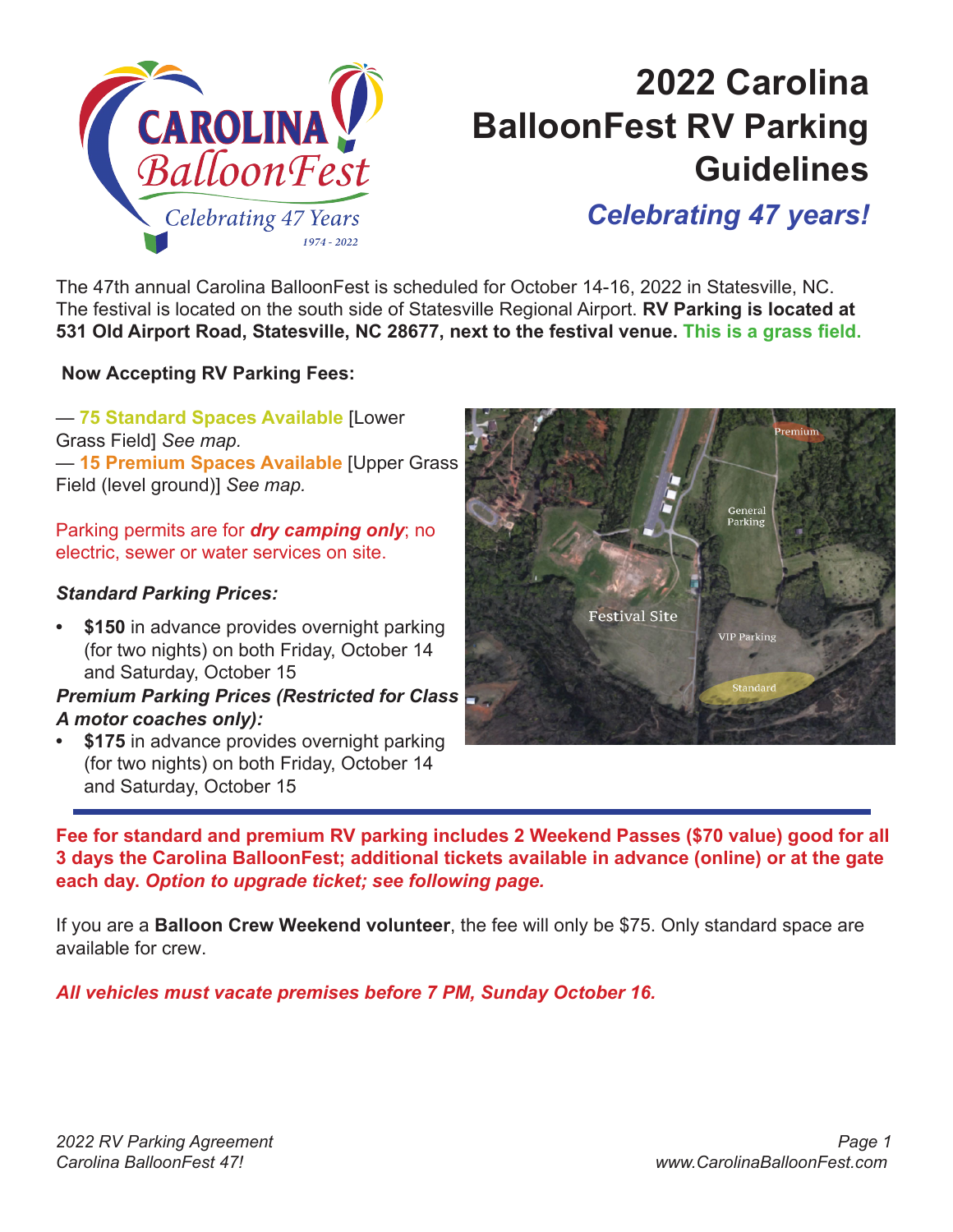#### *Day-of Camping (No Refunds; Fee applies to one vehicle whether vehicle stays one or both days.)*

*Standard:* \$200 without advance reservation. Cash only; payable upon arrival at gate - if space is available.

*Premium:* \$225 without advance reservation. Cash only; payable upon arrival at gate - if space is available. Premium space restricted for Class A coaches only.

#### **Hospitality Tent Upgrade -** *Limited Quantity available*

This year, the Carolina BalloonFest is also offering an option to upgrade the weekend passes included with your RV standard or premium space. This upgrade grants patrons admission all weekend in addition to access to the hospitality tent, which is a 50x50 shaded space, roped-off from the general admission patrons, that provides both an optimal view of the main stage and launch field, premium bathrooms, and food and beverage (alcoholic and non-alcoholic) to guests all-weekend long.

See options on next page.

Dear Future RV Patron,

We here, at the Carolina BalloonFest, look forward to hosting you during our three-day weekend. We know you'll enjoy your time here with three hot air balloon mass ascensions, two morning competitions and two crowd-favorite balloon glows (weather-dependent). Additionally, we offer live entertainment on two stages, an NC wine & craft beer garden, marketplace and artisan village, kids zone, skydiving exhibition and so much more.

To reserve your RV space, we require an advance fee. Please include your check with the application form *(pages 3 & 4 of this document) or* take advantage of our *online* payment option*.*

Space is limited, so please **mail your application and fee by Sept. 1, 2022** to reserve one of 75 standard limited spaces or one of 15 premium limited spaces.

Upon acceptance, a formal email confirmation will be forwarded to the applicant's email address. Also a package will be mailed to the address you provide with your acceptance, your weekend passes, RV parking pass and directions to the location. Please make your RV parking pass (which displays your RV lot number) is visible upon arriving at the festival entrance gate; our parking attendant will guide you to your camping space.

#### **Check in begins at 12 PM; Gates open at 3 PM on Friday, October 14.**

Soaring for Charity,

*Tammy Cook RV Coordinator* **RVs@CarolinaBalloonFest.com CarolinaBalloonFest.com**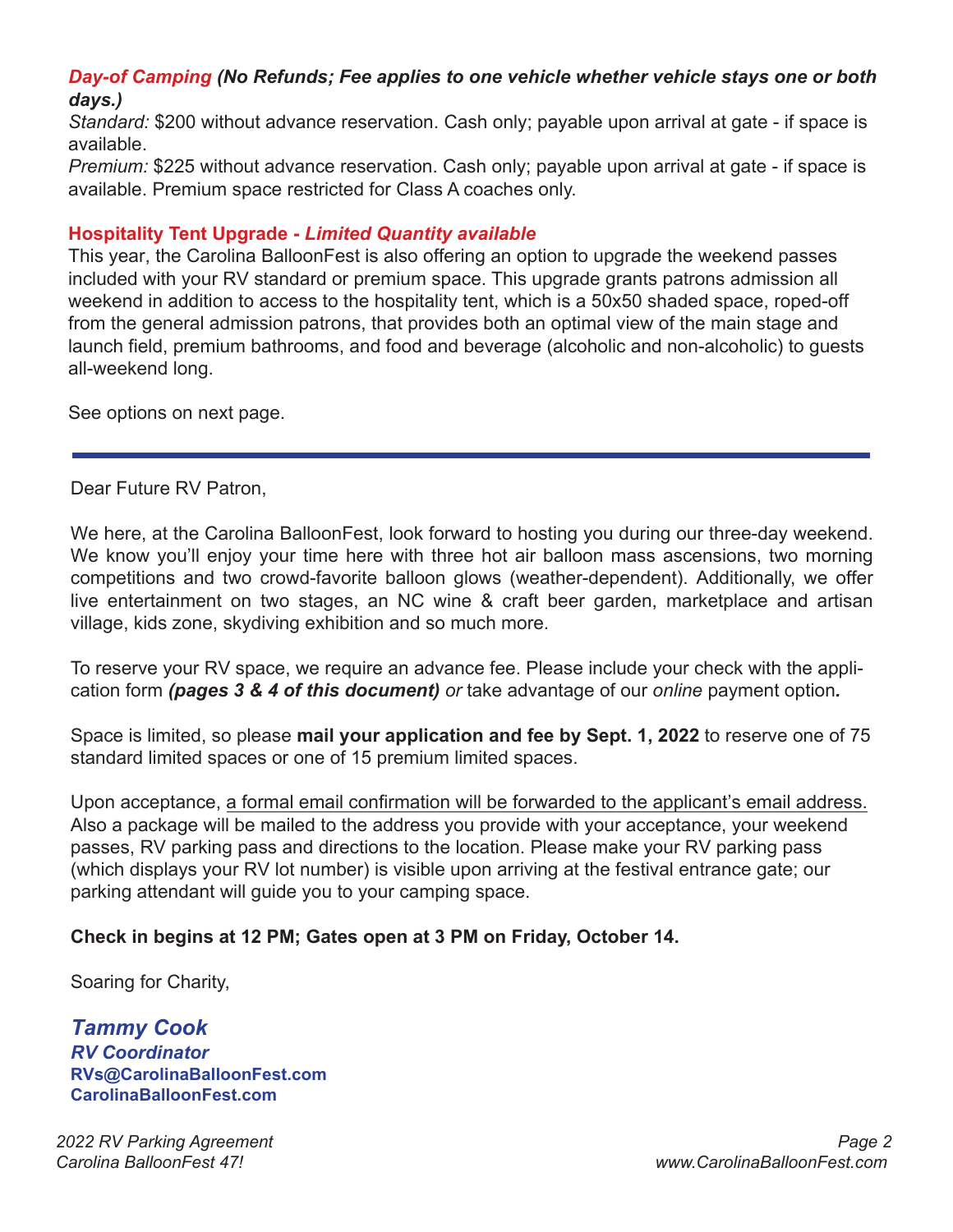

# **2022 Carolina BalloonFest RV Parking Application**

*Celebrating 47 years!*

*Part 1*

#### **Please** *check* **which RV Package you are interested in:**

| <b>Standard RV Space - Weekend Passes</b><br>RV parking spot in lower field<br>(2) Weekend passes which grants patrons access to the<br>festival all 3 days.                                        | \$150 RV Space<br>Included weekend<br>passes<br>\$150 |
|-----------------------------------------------------------------------------------------------------------------------------------------------------------------------------------------------------|-------------------------------------------------------|
| <b>Standard RV Space - Hospitality Passes</b><br>RV parking spot in lower field<br>(2) Hospitality passes which grants patrons access to the<br>festival all 3 days and access to hospitality tent. | \$150 RV Space<br>\$300 Hospitality<br>\$450          |
| <b>Premium RV Space - Weekend Passes</b><br>RV parking spot in upper field<br>(2) Weekend passes which grants patrons access to the<br>festival all 3 days.                                         | \$175 RV Space<br>Included weekend<br>passes<br>\$175 |
| <b>Premium RV Space - Hospitality Passes</b><br>RV parking spot in upper field<br>(2) Hospitality passes which grants patrons access to the<br>festival all 3 days and access to hospitality tent.  | \$175 RV Space<br>\$300 Hospitality<br>\$475          |
| <b>Standard RV Space - Crew</b><br>RV parking spot in lower field<br>(2) Weekend passes which grants crew access to the festi-<br>val all 3 days.                                                   | \$75 RV Space<br>Includes weekend<br>passes<br>\$75   |